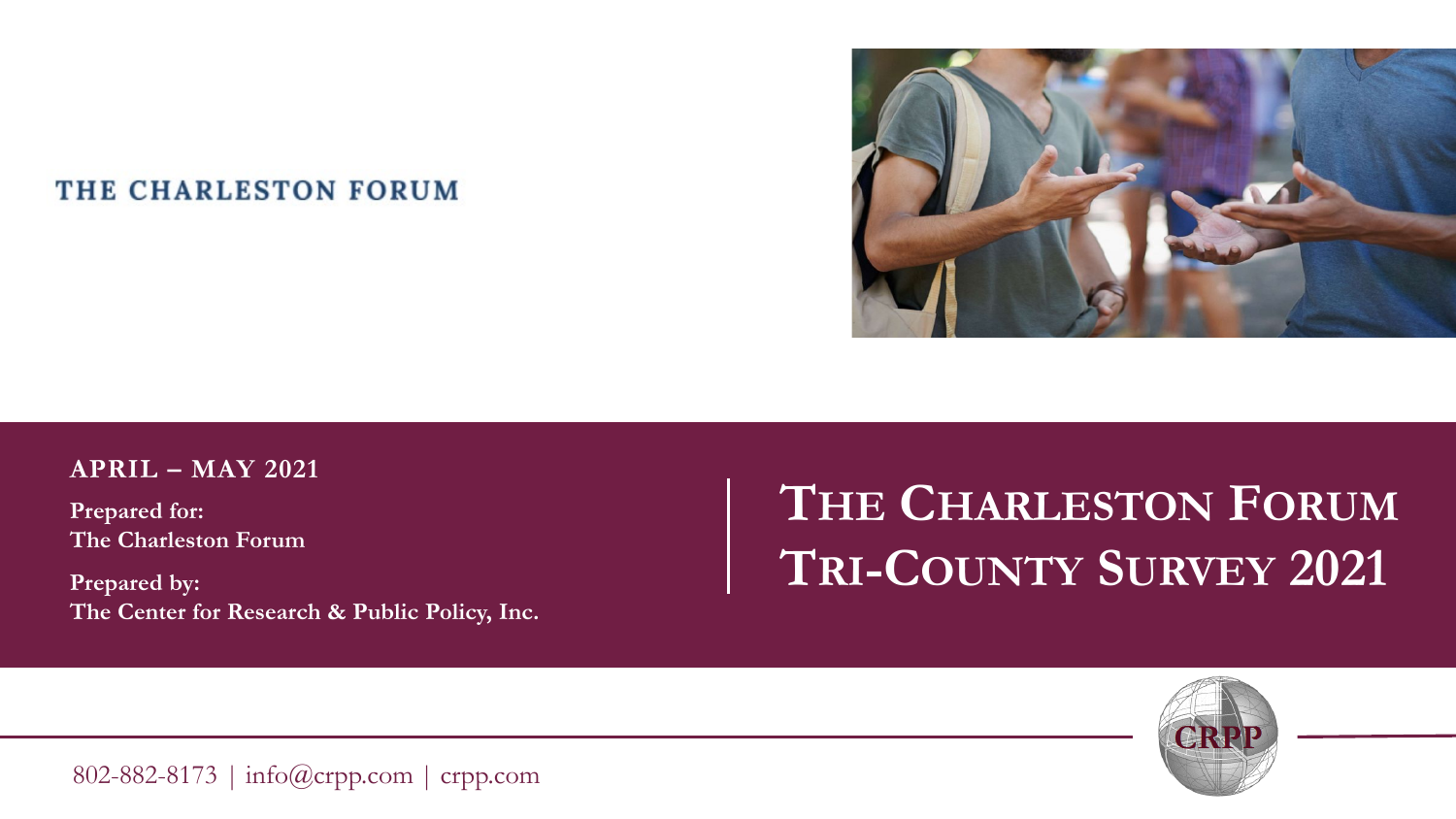**Using a quantitative research design, an online survey was completed among 700 residents living within Charleston, Dorchester and Berkeley counties in South Carolina April 16 – May 16, 2021.**

**Survey design input was provided during a project initiation meeting and subsequent sessions with CRPP which included The Charleston Forum leadership.**

**Statistically, a sample of 700 completed surveys has an associated margin for error of +/- 3.7% at a 95% confidence level.**

**Results throughout this report are presented for composite data – all 700 cases.**

Methodology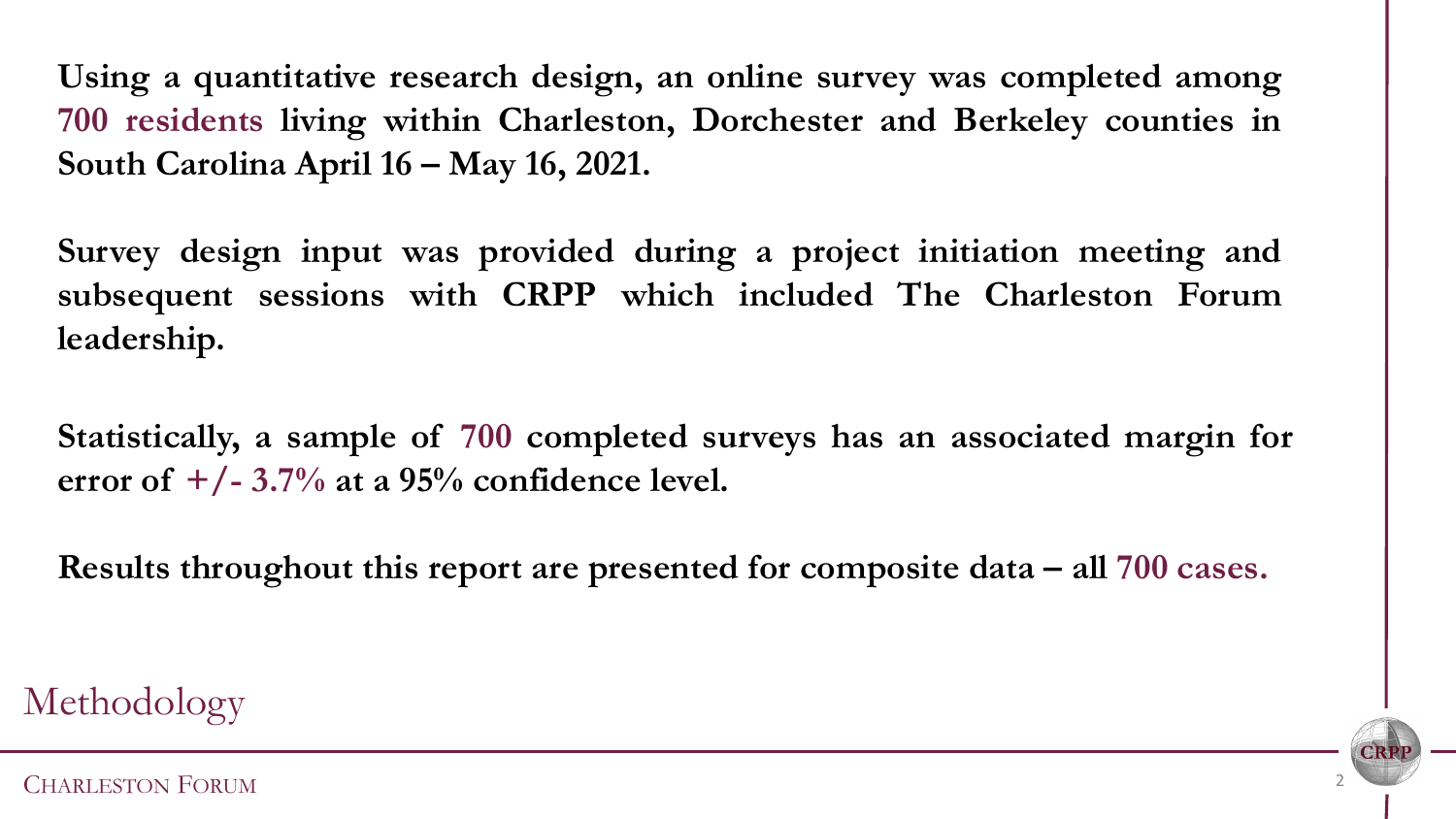| 68.7%          |  |
|----------------|--|
| 62.3%          |  |
| 55.4%<br>50.8% |  |
| 47.5%          |  |
| u.             |  |

# Summary of Findings

CRI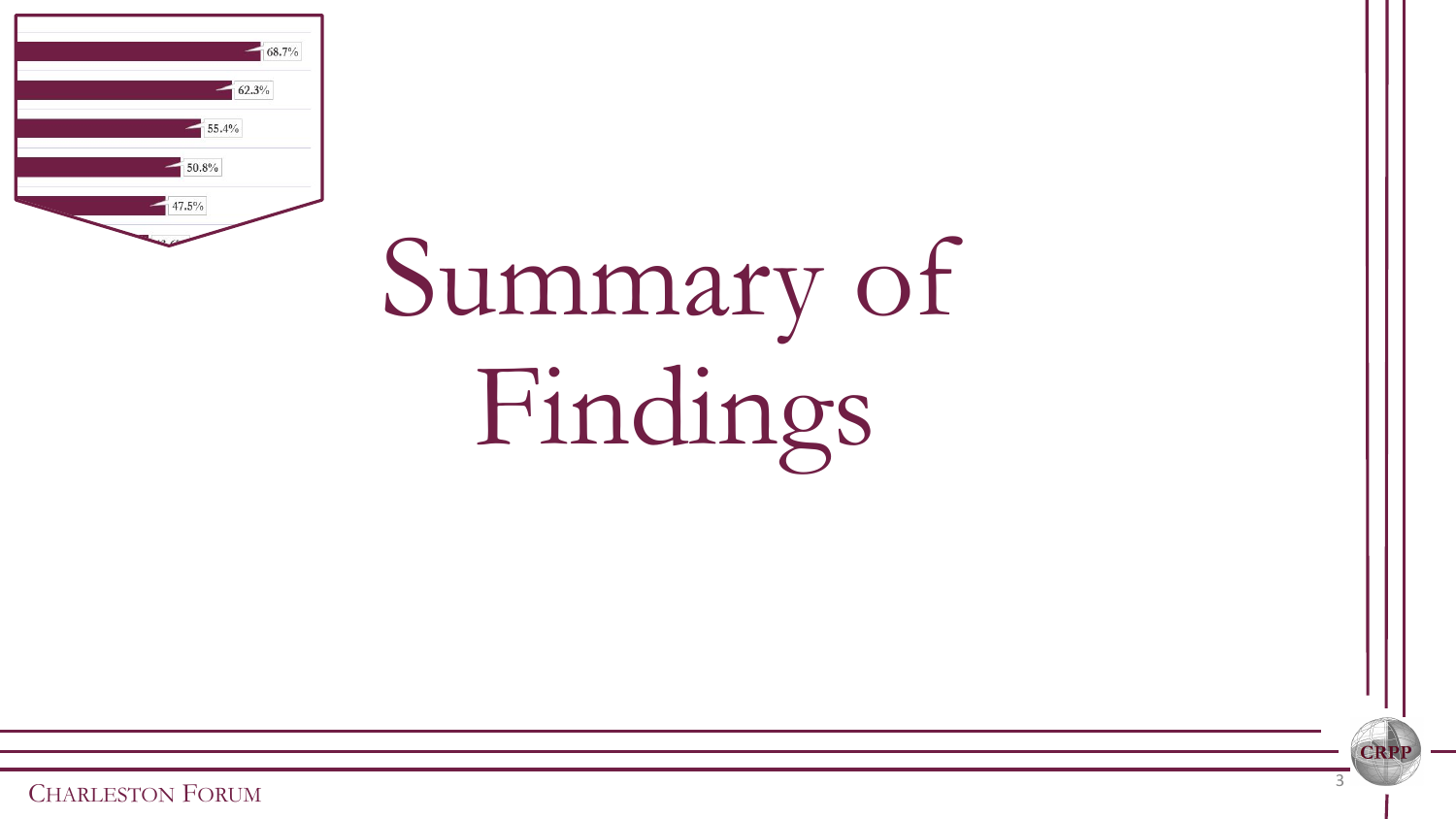

**CRI**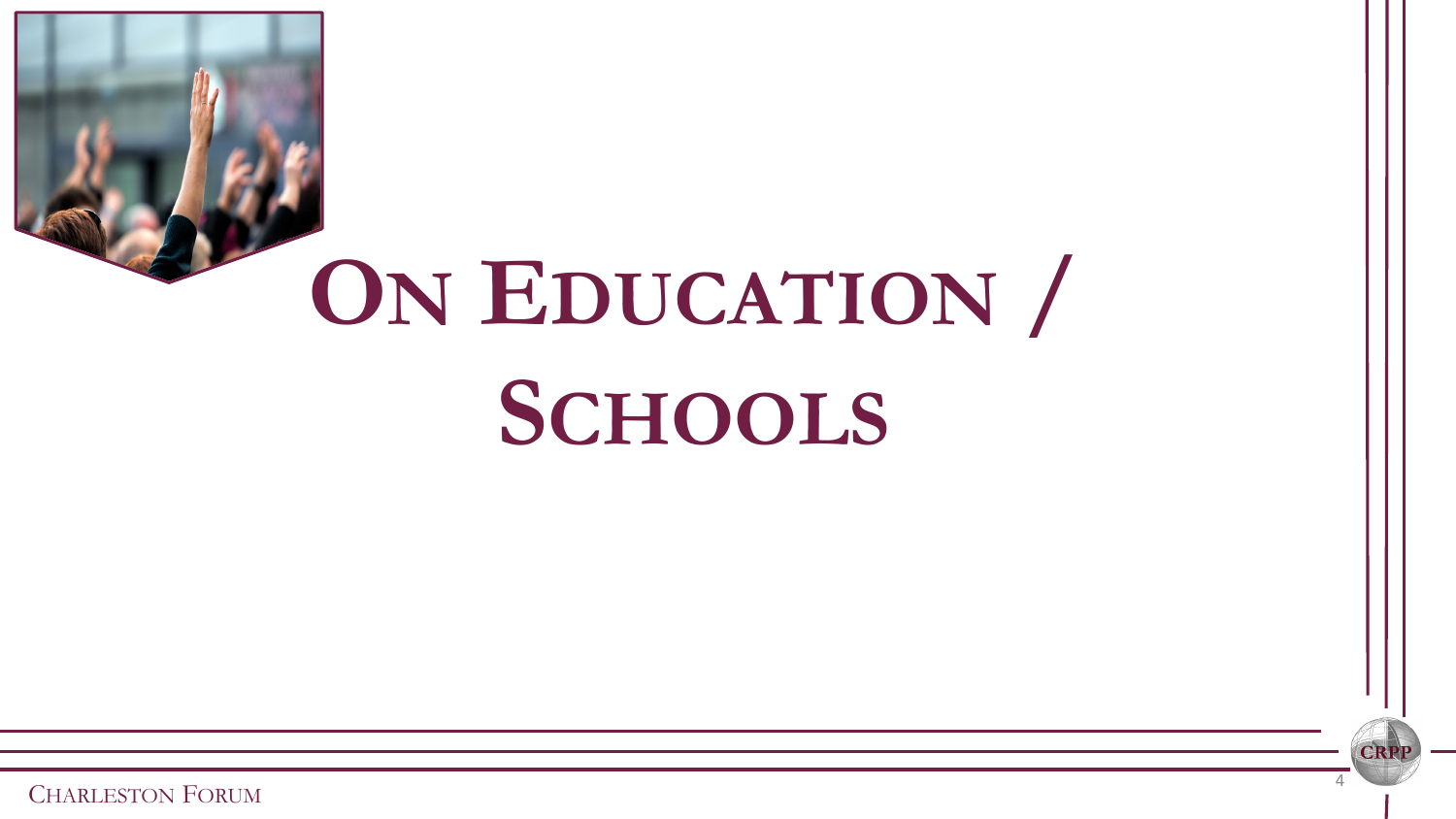**Respondents were asked whether they supported or opposed conceptual strategies related to education and schools that, if implemented, may help children, regardless of color, have the opportunity to earn a quality education and receive extra support if needed. The following tables hold the cumulative totals, in declining order, for those strongly or somewhat supporting each statement.** 

| <b>Administrative Proposals:</b> | <b>Administrative Conceptual Strategies</b>                                                                                                                                                                                                                             | Composite<br>[Strongly or<br>Somewhat<br>Support] | Whites<br>[Strongly or<br>Somewhat<br>Support] | <b>Blacks</b><br>[Strongly or<br>Somewhat<br>Support] |
|----------------------------------|-------------------------------------------------------------------------------------------------------------------------------------------------------------------------------------------------------------------------------------------------------------------------|---------------------------------------------------|------------------------------------------------|-------------------------------------------------------|
|                                  | In addition to a pay increase for all teachers and<br>principals in line with regional and national pay<br>benchmarks, merit pay based in part on student academic<br>growth                                                                                            | 79.0                                              | 79.5                                           | 84.4                                                  |
|                                  | While holding principals accountable for academic results,<br>giving each more support/autonomy over personnel<br>$\frac{1}{2}$ hiring                                                                                                                                  | 76.4                                              | 79.7                                           | 70.2                                                  |
|                                  | With accountability to the school board, establishing<br>"innovative public schools" in high poverty<br>neighborhoods that serve all children in the respective<br>neighborhood which have experienced principals who<br>have autonomy over personnel hiring and firing | 76.4                                              | 78.5                                           | 74.5                                                  |
|                                  | Assigning only experienced teachers and<br>principals to underperforming schools                                                                                                                                                                                        | 72.7                                              | 72.0                                           | 78.7                                                  |
|                                  | Establishing similar "innovative public schools" as<br>private-public partnerships (i.e. Brentwood / Burns<br>Elementary) or as Charter Schools, accountable to the<br>County School Board                                                                              | 72.7                                              | 72.9                                           | 75.9                                                  |
| Education / Schools              | Allowing parents to send their children (transportation<br>provided for those in need) to other county schools of<br>choice                                                                                                                                             | 71.9                                              | 72.7                                           | 72.3                                                  |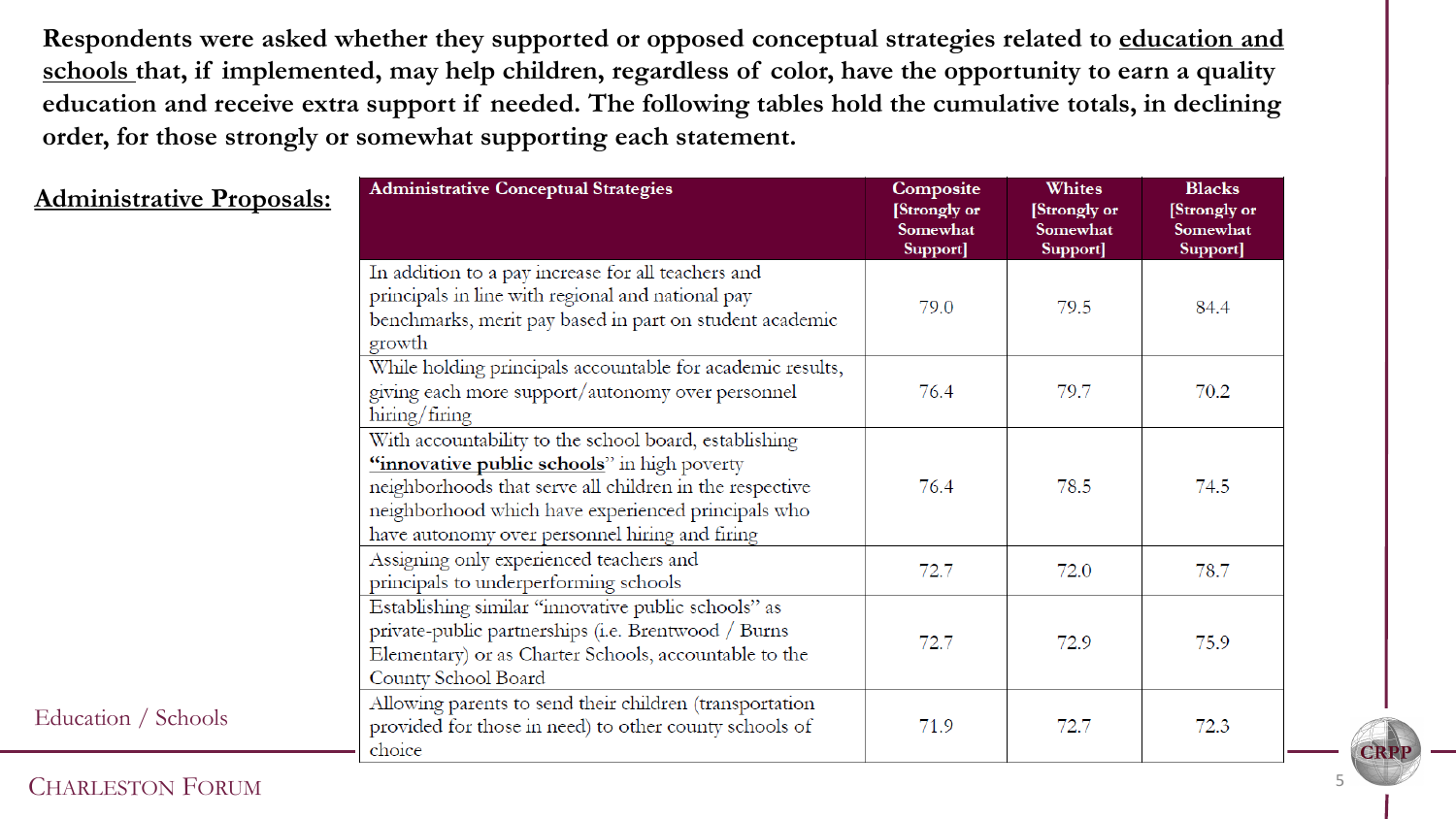| <b>Parental Support:</b> | <b>Parental Support Conceptual Strategies</b>                                                                                                      | Composite<br>[Strongly or<br>Somewhat<br>Support] | <b>Whites</b><br>[Strongly or<br>Somewhat<br>Support] | <b>Blacks</b><br>[Strongly or<br>Somewhat<br>Support] |
|--------------------------|----------------------------------------------------------------------------------------------------------------------------------------------------|---------------------------------------------------|-------------------------------------------------------|-------------------------------------------------------|
|                          | A proposal to connect students and their<br>parents/caregivers more closely to their schools with<br>support services to help meet goals and needs | 89.0                                              | 90.8                                                  | 86.5                                                  |
|                          | A proposal to add "Parent Advocates" at the most<br>challenged schools to help connect parents and teachers                                        | 87.4                                              | 90.4                                                  | 80.9                                                  |

## **Instruction and Support:**

| <b>Instruction and Support Conceptual Strategies</b>                                                                                                                                               | <b>Composite</b><br>[Strongly or<br>Somewhat<br>Support] | Whites<br>[Strongly or<br>Somewhat<br>Support] | <b>Blacks</b><br>[Strongly or<br>Somewhat<br>Support] |
|----------------------------------------------------------------------------------------------------------------------------------------------------------------------------------------------------|----------------------------------------------------------|------------------------------------------------|-------------------------------------------------------|
| A program for schools, at their option, to align/partner<br>with charitable funding / volunteer groups/businesses to<br>help support educators, children and families achieve<br>educational goals | 86.3                                                     | 87.7                                           | 85.8                                                  |
| Ensure the availability of universal instructional pre-<br>school for three-year-old and four-year-old children in<br>our community with financial support based on need                           | 80.9                                                     | 80.6                                           | 81.6                                                  |
| Providing two teachers in every early grade classroom (K-<br>3rd) where significant differences in readiness occur                                                                                 | 80.3                                                     | 82.0                                           | 74.5                                                  |

Education / Schools

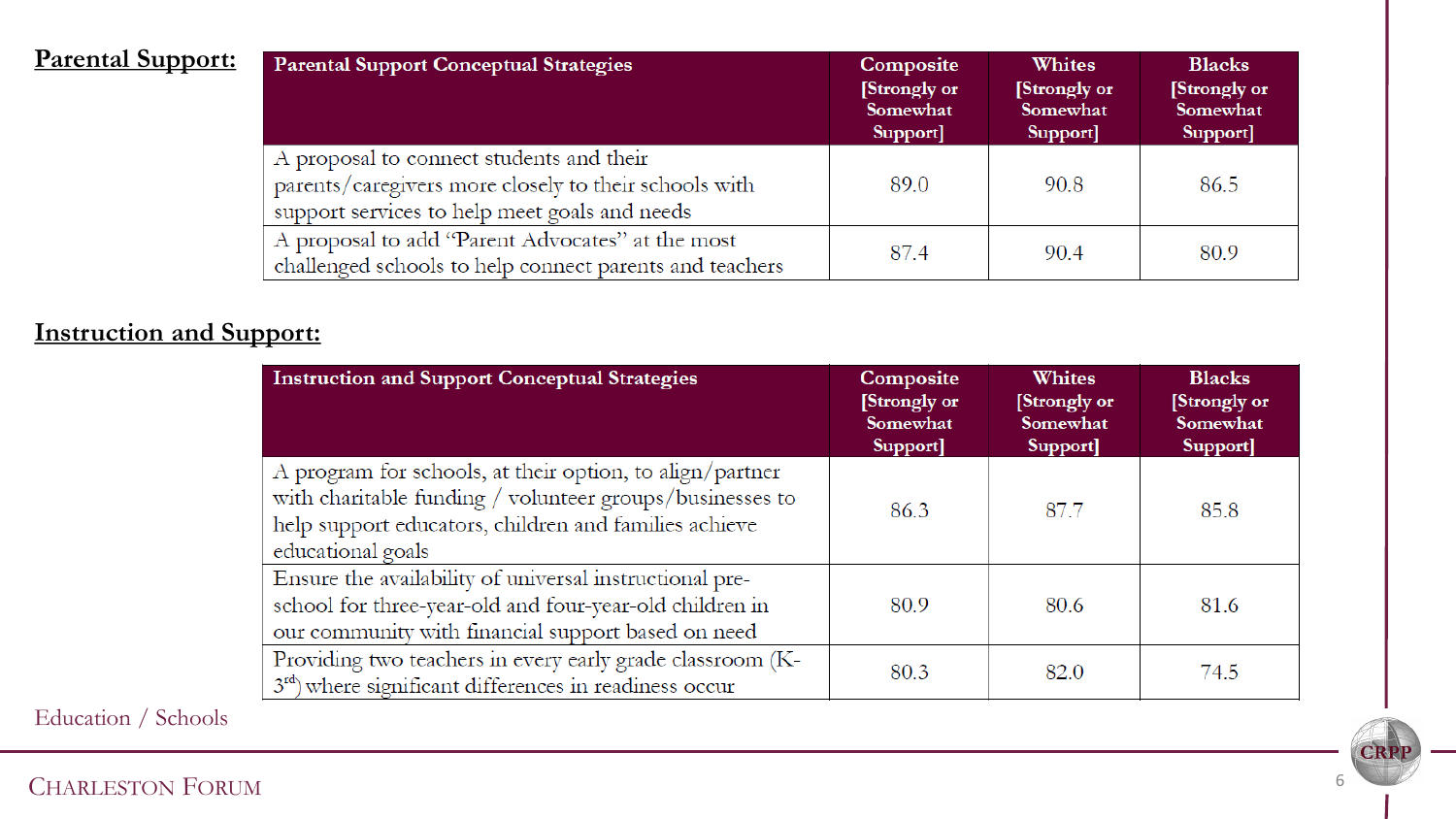| <b>Funding Conceptual Strategies</b>                                                                                                                                                                                                                           | <b>Composite</b><br>[Strongly or<br>Somewhat<br>Support] | Whites<br>[Strongly or<br>Somewhat<br>Support] | <b>Blacks</b><br>[Strongly or<br>Somewhat<br>Support] |
|----------------------------------------------------------------------------------------------------------------------------------------------------------------------------------------------------------------------------------------------------------------|----------------------------------------------------------|------------------------------------------------|-------------------------------------------------------|
| Establish within each school district a team of experts<br>representing all major differing points of view to make<br>recommendations on the resources needed to improve<br>the performance of students at challenging and<br>distressed schools               | 80.6                                                     | 83.5                                           | 74.5                                                  |
| Establish within each school district a team of experts<br>representing all major differing points of view to<br>determine and publish actual per pupil expenditure,<br>by school, categorized by academic, administration,<br>support, and any other purposes | 78.9                                                     | 78.9                                           | 83.0                                                  |
| Establish within each school district a team of experts<br>representing all major differing points of view to identify<br>any disparities in per pupil funding                                                                                                 | 73.6                                                     | 73.7                                           | 76.6                                                  |

Education / Schools

**Funding:**